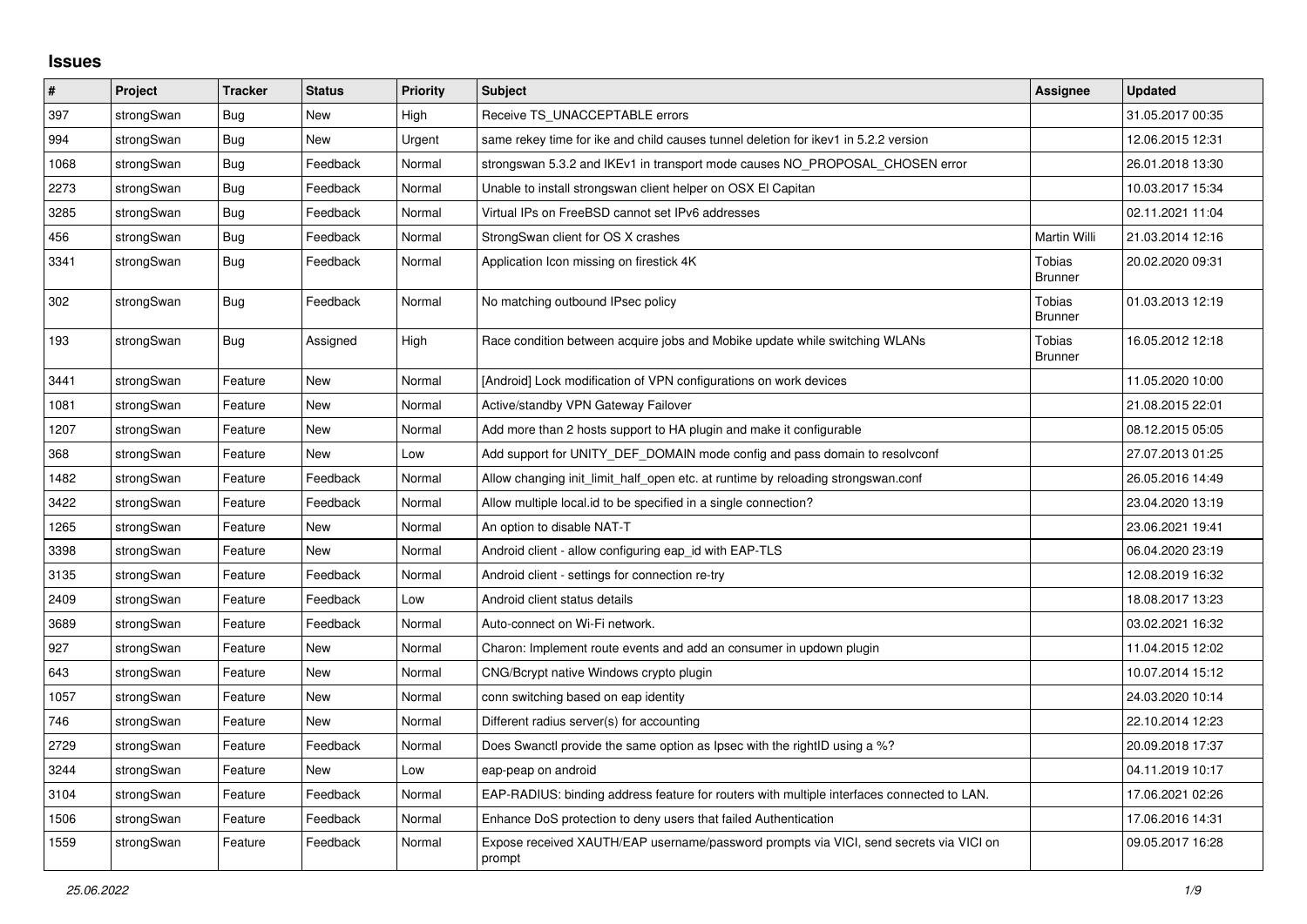| $\pmb{\#}$ | Project    | <b>Tracker</b> | <b>Status</b> | <b>Priority</b> | <b>Subject</b>                                                                                                          | Assignee | <b>Updated</b>   |
|------------|------------|----------------|---------------|-----------------|-------------------------------------------------------------------------------------------------------------------------|----------|------------------|
| 1008       | strongSwan | Feature        | Feedback      | Normal          | FARP for IPv6                                                                                                           |          | 14.12.2015 20:59 |
| 312        | strongSwan | Feature        | New           | Normal          | Feature Request: Option to limit or disable sending of ADDITIONAL * ADDRESS list for MOBIKE<br>Responder                |          | 13.03.2013 19:19 |
| 2814       | strongSwan | Feature        | Feedback      | Normal          | Force Keepalive Packets if There is no NAT                                                                              |          | 29.10.2018 15:47 |
| 1082       | strongSwan | Feature        | Feedback      | Normal          | Framed-Route to set leftsubnet                                                                                          |          | 07.10.2016 10:02 |
| 1251       | strongSwan | Feature        | New           | Normal          | FreeBSD HA                                                                                                              |          | 11.01.2016 22:01 |
| 1079       | strongSwan | Feature        | Feedback      | Normal          | Future Plans for firwall configuration equivalent under FreeBSD                                                         |          | 21.08.2015 15:58 |
| 2972       | strongSwan | Feature        | Feedback      | Normal          | how to add X509v3 Key Usage: Key Encipherment                                                                           |          | 13.03.2019 13:59 |
| 2823       | strongSwan | Feature        | Feedback      | Low             | Implementing VPN peer failover                                                                                          |          | 16.11.2018 10:25 |
| 2361       | strongSwan | Feature        | New           | Normal          | Import .sswan files from NetworkManager                                                                                 |          | 12.06.2017 15:25 |
| 2185       | strongSwan | Feature        | Feedback      | Normal          | INTERNAL_IP4_SUBNET Attribute Support in Android Client                                                                 |          | 10.12.2016 01:14 |
| 3075       | strongSwan | Feature        | New           | Normal          | <b>IPsec Labelling</b>                                                                                                  |          | 29.05.2019 17:09 |
| 87         | strongSwan | Feature        | <b>New</b>    | Normal          | <b>IPsec Multicast Support</b>                                                                                          |          | 19.12.2014 14:20 |
| 3653       | strongSwan | Feature        | Feedback      | Normal          | Is there any possibility to pass any non-standard parameters for tunnels (ike or child sa) for use by<br>custom plugin? |          | 08.12.2020 11:03 |
| 641        | strongSwan | Feature        | New           | Normal          | kernel-iph virtual IP support and IKE routing lookups ignoring IPsec routes                                             |          | 10.07.2014 15:11 |
| 2495       | strongSwan | Feature        | Feedback      | Normal          | LibreSSL Plugin                                                                                                         |          | 13.12.2017 09:29 |
| 766        | strongSwan | Feature        | <b>New</b>    | Normal          | Make retransmit settings tunable by connection                                                                          |          | 14.11.2014 10:02 |
| 2165       | strongSwan | Feature        | Feedback      | Normal          | missing LIBRESSL_VERSION_NUMBER support                                                                                 |          | 03.11.2016 09:23 |
| 2707       | strongSwan | Feature        | New           | Normal          | More attributes taken/translated from radius attributes                                                                 |          | 14.07.2018 15:21 |
| 3456       | strongSwan | Feature        | New           | Low             | move to github/gitlab                                                                                                   |          | 22.05.2020 12:27 |
| 3276       | strongSwan | Feature        | Feedback      | Low             | N1_MODE_CAPABILITY                                                                                                      |          | 21.11.2019 16:49 |
| 644        | strongSwan | Feature        | New           | Normal          | Non-monolithic Windows build                                                                                            |          | 10.07.2014 15:12 |
| 38         | strongSwan | Feature        | New           | Low             | OCSP in IKE payload, RFC4806                                                                                            |          | 19.12.2014 14:20 |
| 930        | strongSwan | Feature        | New           | Normal          | Option to have non-sequential v6 roadwarrior addresses                                                                  |          | 12.01.2016 16:36 |
| 2307       | strongSwan | Feature        | Feedback      | Normal          | Permit installation of trap policy for CHILD_SA configurations with unset local_addrs                                   |          | 26.04.2017 15:04 |
| 104        | strongSwan | Feature        | Feedback      | Normal          | Postgresql Db Support                                                                                                   |          | 04.09.2019 10:05 |
| 640        | strongSwan | Feature        | New           | Normal          | Provide an init_once() abstraction layer                                                                                |          | 10.07.2014 15:10 |
| 2202       | strongSwan | Feature        | Feedback      | Normal          | Radius NAS IP to be specified                                                                                           |          | 18.01.2017 17:58 |
| 1000       | strongSwan | Feature        | Feedback      | Normal          | Raise ALERT_TS_MISMATCH in IKE V1                                                                                       |          | 09.09.2015 12:47 |
| 2793       | strongSwan | Feature        | Feedback      | Normal          | Remote identity with certificate                                                                                        |          | 15.10.2018 10:20 |
| 2727       | strongSwan | Feature        | New           | Low             | single pair of selectors per CHILD_SA                                                                                   |          | 23.08.2018 12:08 |
| 2854       | strongSwan | Feature        | New           | Low             | Srongswan doesn't sending RADIUS Accounting-On/Off on start up / shutdown                                               |          | 10.12.2018 10:19 |
| 3162       | strongSwan | Feature        | Feedback      | Normal          | Strongswan Android support for default DNS suffixes (UNITY_DEF_DOMAIN flag)                                             |          | 29.08.2019 10:29 |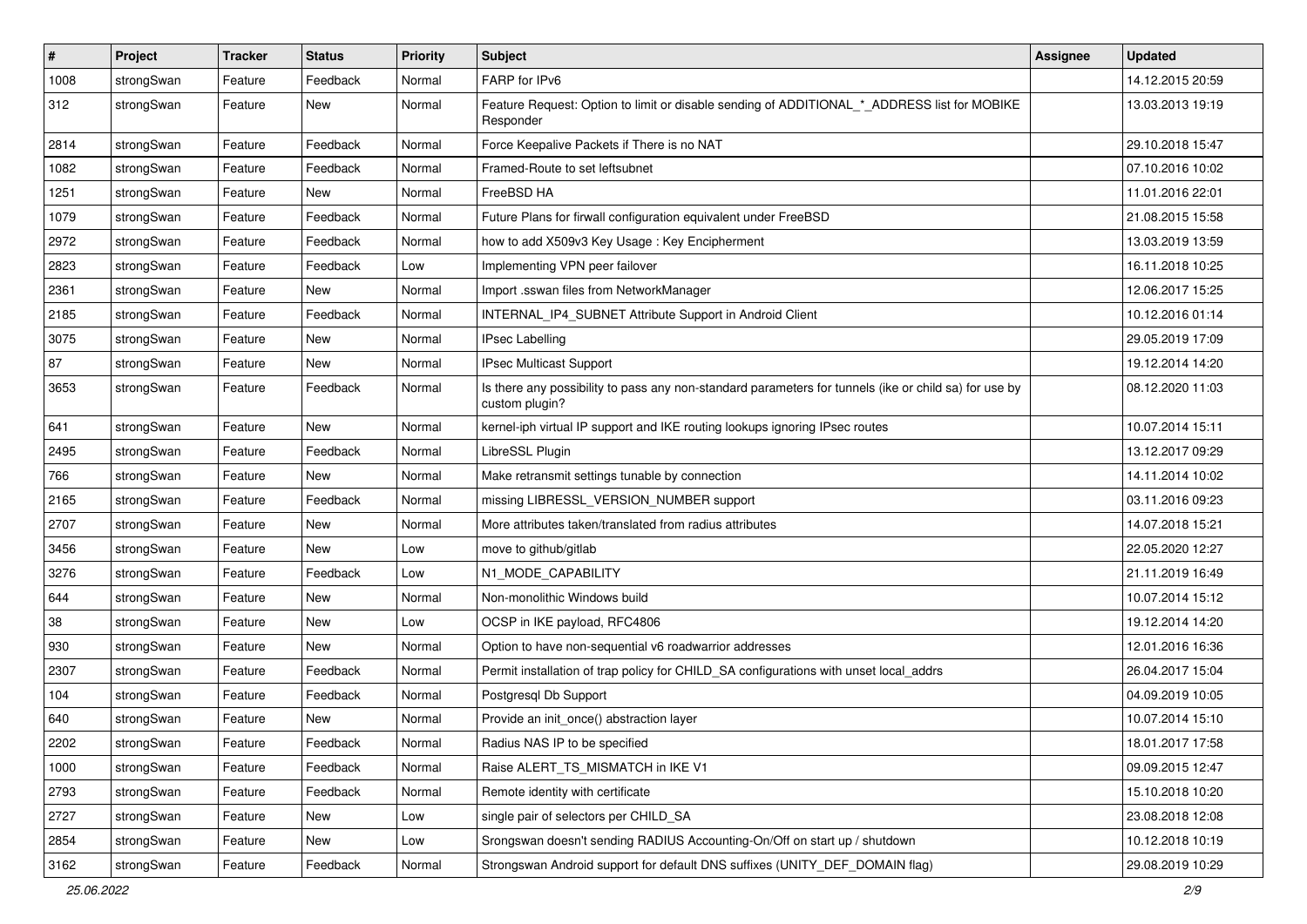| $\sharp$ | Project    | <b>Tracker</b> | <b>Status</b> | <b>Priority</b> | <b>Subject</b>                                                                      | <b>Assignee</b>                 | <b>Updated</b>   |
|----------|------------|----------------|---------------|-----------------|-------------------------------------------------------------------------------------|---------------------------------|------------------|
| 1253     | strongSwan | Feature        | Feedback      | Normal          | Strongswan doesn't support CA bundles                                               |                                 | 19.01.2016 11:23 |
| 215      | strongSwan | Feature        | New           | Normal          | strongswan NetworkManager plugin: make the "normal" ipsec configuration usable      |                                 | 12.08.2012 04:47 |
| 162      | strongSwan | Feature        | Feedback      | Normal          | Submit ClusterIP patches mainline                                                   |                                 | 14.12.2015 20:43 |
| 3651     | strongSwan | Feature        | New           | Normal          | Support for FC-SP-2                                                                 |                                 | 07.01.2021 20:04 |
| 645      | strongSwan | Feature        | New           | Normal          | Support HeapAlloc() and friends in leak-detective                                   |                                 | 10.07.2014 15:12 |
| 2095     | strongSwan | Feature        | Feedback      | Normal          | Support liveness check in Strongswan                                                |                                 | 31.05.2017 00:56 |
| 2668     | strongSwan | Feature        | Feedback      | Normal          | UE shall include the DEVICE IDENTITY Notify payload                                 |                                 | 22.05.2018 13:48 |
| 3457     | strongSwan | Feature        | New           | Low             | user-friendly pkcs11 certificate selection                                          |                                 | 22.05.2020 12:52 |
| 642      | strongSwan | Feature        | <b>New</b>    | Normal          | Windows Named Pipe stream and service                                               |                                 | 10.07.2014 15:11 |
| 406      | strongSwan | Feature        | Feedback      | Low             | TNC: Speeding up the Attestation process                                            | Andreas<br>Steffen              | 10.09.2013 14:00 |
| 960      | strongSwan | Feature        | Feedback      | Normal          | Raise ALERT_PROPOSAL_MISMATCH_IKE in IKE V1                                         | <b>Martin Willi</b>             | 30.08.2017 09:05 |
| 129      | strongSwan | Feature        | Assigned      | Normal          | Relations between ike/child/peer_cfg                                                | <b>Martin Willi</b>             | 06.02.2012 10:50 |
| 420      | strongSwan | Feature        | Feedback      | Normal          | Add more of the verbs that were supported by pluto to the updown plugin             | Tobias<br><b>Brunner</b>        | 11.10.2013 07:56 |
| 243      | strongSwan | Feature        | Feedback      | Normal          | Configure routing table in peer                                                     | Tobias<br><b>Brunner</b>        | 23.05.2013 20:03 |
| 2392     | strongSwan | Feature        | Feedback      | Low             | enable eap-ttls in Android client                                                   | <b>Tobias</b><br><b>Brunner</b> | 04.07.2018 19:48 |
| 309      | strongSwan | Feature        | Feedback      | Normal          | Problem with Network Aliases for charon.interfaces_ignore and charon.interfaces_use | Tobias<br><b>Brunner</b>        | 21.03.2013 19:32 |
| 173      | strongSwan | Feature        | Assigned      | Normal          | Support for IP address ranges in traffic selectors                                  | Tobias<br><b>Brunner</b>        | 14.06.2012 11:31 |
| 268      | strongSwan | Feature        | Feedback      | Normal          | support for ssh keypairs in strongswan network-manager plugin                       | Tobias<br><b>Brunner</b>        | 19.02.2014 15:13 |
| 2189     | strongSwan | Feature        | Assigned      | Normal          | Support RFC 8229: TCP Encapsulation of IKE and IPsec Packets                        | <b>Tobias</b><br><b>Brunner</b> | 05.06.2020 19:48 |
| 693      | strongSwan | Feature        | Feedback      | Normal          | Time policy for roadwarrior                                                         | Tobias<br><b>Brunner</b>        | 02.09.2014 11:06 |
| 2580     | strongSwan | Issue          | Feedback      | Normal          | [CFG] handling xx attribute failed in Android or Ubuntu, but works in macOS         |                                 | 09.03.2018 17:49 |
| 3625     | strongSwan | Issue          | Feedback      | Normal          | Always on VPN when the client is on the same LAN as the VPN server                  |                                 | 10.11.2020 18:45 |
| 3282     | strongSwan | Issue          | Feedback      | Normal          | Android VPN client keeps retrying in airplane mode                                  |                                 | 29.11.2019 16:06 |
| 2621     | strongSwan | Issue          | Feedback      | Normal          | Android: VPN connection stops working, strongSwan shows Connected                   |                                 | 06.07.2018 13:06 |
| 3442     | strongSwan | Issue          | Feedback      | Normal          | Apply policy based on network interface in transport mode                           |                                 | 13.05.2020 10:53 |
| 3561     | strongSwan | Issue          | Feedback      | Normal          | Azure P2S VPN Linux connection error                                                |                                 | 15.09.2020 12:22 |
| 3159     | strongSwan | Issue          | New           | High            | backup ipsec tunnels                                                                |                                 | 26.08.2019 14:28 |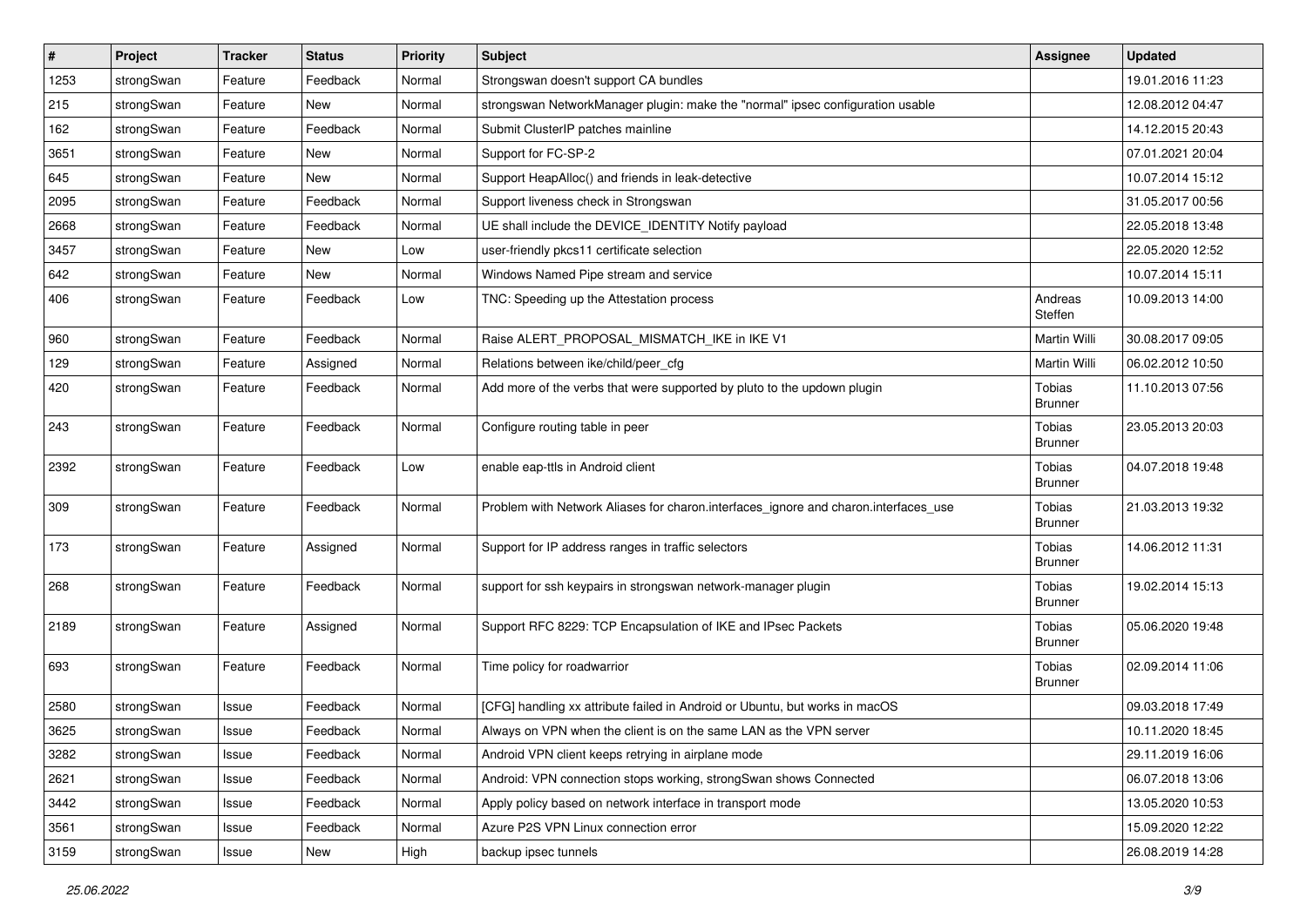| $\sharp$ | Project    | <b>Tracker</b> | <b>Status</b> | <b>Priority</b> | <b>Subject</b>                                                                | <b>Assignee</b> | <b>Updated</b>   |
|----------|------------|----------------|---------------|-----------------|-------------------------------------------------------------------------------|-----------------|------------------|
| 2112     | strongSwan | Issue          | New           | Normal          | Broadcast packets are not relayed from Lan to Vpn clilent                     |                 | 14.09.2016 14:18 |
| 3670     | strongSwan | Issue          | Feedback      | Normal          | Can routing rules be changed without terminating and re-initiating the tunnel |                 | 12.08.2021 14:29 |
| 3342     | strongSwan | Issue          | Feedback      | Normal          | Certain fields in Storngswan on Firestick4K are not editable                  |                 | 20.02.2020 09:36 |
| 3614     | strongSwan | Issue          | Feedback      | Normal          | Certificate renewal for about to expire certificates                          |                 | 30.10.2020 13:30 |
| 974      | strongSwan | Issue          | New           | Normal          | Charon crash on Mac OS with IPv6 Virtual IP                                   |                 | 26.08.2021 21:07 |
| 3097     | strongSwan | Issue          | Feedback      | Normal          | charon restart behaviour                                                      |                 | 24.06.2019 16:09 |
| 3389     | strongSwan | Issue          | Feedback      | Normal          | Child SAs not getting created after rekeying                                  |                 | 30.03.2020 15:45 |
| 3516     | strongSwan | Issue          | Feedback      | Normal          | Close IKE_SA after expiry without rekey/reauth                                |                 | 20.07.2020 19:32 |
| 777      | strongSwan | Issue          | New           | Normal          | column length in attributes table of strongswan database is too short         |                 | 25.11.2014 20:46 |
| 3545     | strongSwan | Issue          | New           | Normal          | Configuration model for multiple-VRF tunnel endpoints                         |                 | 18.08.2020 13:50 |
| 2184     | strongSwan | Issue          | Feedback      | Normal          | configuration with multiple RSA keys                                          |                 | 14.12.2016 13:09 |
| 3628     | strongSwan | Issue          | Feedback      | Normal          | Constant `retransmit` while establishing CHILD_SA                             |                 | 16.11.2020 10:14 |
| 3558     | strongSwan | Issue          | Feedback      | Normal          | deleting half open IKE_SA with x.x.x.x after timeout with iOS device          |                 | 05.09.2020 21:23 |
| 3603     | strongSwan | Issue          | Feedback      | Normal          | dns issue in config mode                                                      |                 | 20.10.2020 11:50 |
| 2870     | strongSwan | Issue          | Feedback      | Normal          | DNS resolution outside of tunnel if DNS server is in remote TS                |                 | 22.01.2019 11:06 |
| 2698     | strongSwan | Issue          | Feedback      | Low             | <b>DSCP</b> and kernel-libipsec                                               |                 | 04.07.2018 15:01 |
| 2560     | strongSwan | Issue          | Feedback      | Normal          | Duplicate CA cert requests sent                                               |                 | 28.02.2018 10:54 |
| 3604     | strongSwan | Issue          | Feedback      | Normal          | Email Notification on down status                                             |                 | 21.10.2020 10:54 |
| 3580     | strongSwan | Issue          | Feedback      | Normal          | encapsulation and packets not routing into tunnel problems                    |                 | 02.10.2020 10:03 |
| 3672     | strongSwan | Issue          | Feedback      | Normal          | ESP connection over IPv6                                                      |                 | 14.01.2021 17:04 |
| 3041     | strongSwan | Issue          | Feedback      | Low             | fail2ban or equivalent                                                        |                 | 06.05.2019 09:07 |
| 3669     | strongSwan | Issue          | Feedback      | Normal          | Failed connection to IKE_SA (Checkpoint Server)                               |                 | 08.01.2021 17:58 |
| 3692     | strongSwan | Issue          | Feedback      | Normal          | Failing IPsec Phase 2 connection between Centos 7 VPS and Cisco ASA5540       |                 | 04.02.2021 16:29 |
| 3610     | strongSwan | Issue          | Feedback      | Normal          | farp plugin conflicts with DHCP service                                       |                 | 26.10.2020 18:06 |
| 3565     | strongSwan | Issue          | Feedback      | Normal          | Filtering out logs or plugin in to do so                                      |                 | 16.09.2020 11:45 |
| 3151     | strongSwan | Issue          | Feedback      | Normal          | Forecast stops forwarding multicast                                           |                 | 26.08.2019 14:06 |
| 3304     | strongSwan | Issue          | Feedback      | Normal          | Found unsupported critical X.509 extension: X509v3 Name Constraints           |                 | 13.01.2020 14:50 |
| 3498     | strongSwan | Issue          | Feedback      | Normal          | FreeBSD + dhcp+farp plugin                                                    |                 | 22.01.2021 10:44 |
| 3617     | strongSwan | Issue          | Feedback      | Normal          | full-offload swanctl.conf                                                     |                 | 03.11.2020 17:24 |
| 2319     | strongSwan | Issue          | Feedback      | Normal          | gives up trying to bring up connection after DNS SERVFAIL                     |                 | 08.05.2017 15:41 |
| 3685     | strongSwan | Issue          | Feedback      | Normal          | giving up after 5 retransmits                                                 |                 | 03.02.2021 16:59 |
| 2077     | strongSwan | Issue          | Feedback      | Normal          | Grace period before reassigning offline IP lease                              |                 | 06.10.2017 10:44 |
| 2178     | strongSwan | Issue          | New           | Normal          | ha and updown                                                                 |                 | 01.12.2016 13:53 |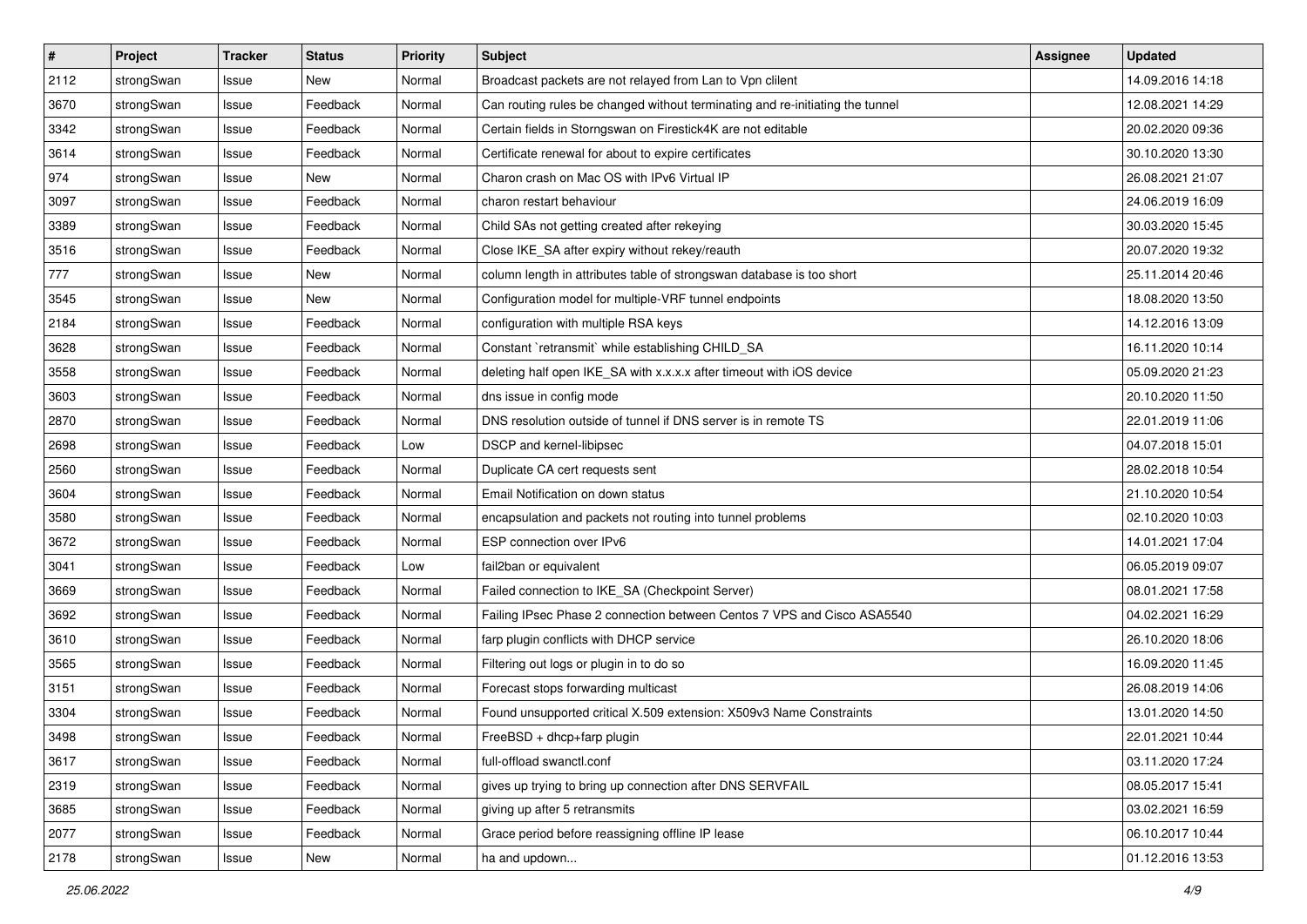| $\sharp$ | Project    | <b>Tracker</b> | <b>Status</b> | <b>Priority</b> | <b>Subject</b>                                                                                                                      | <b>Assignee</b> | <b>Updated</b>   |
|----------|------------|----------------|---------------|-----------------|-------------------------------------------------------------------------------------------------------------------------------------|-----------------|------------------|
| 3650     | strongSwan | Issue          | Feedback      | Normal          | HA behaves very strange                                                                                                             |                 | 04.12.2020 08:53 |
| 1289     | strongSwan | Issue          | <b>New</b>    | Normal          | HA plugin should sync last sent packet                                                                                              |                 | 01.02.2016 13:59 |
| 697      | strongSwan | Issue          | New           | Normal          | HA: nodes fail to sync data because of UDP packet drops                                                                             |                 | 09.09.2014 14:29 |
| 926      | strongSwan | Issue          | New           | Normal          | HA: resync errors when a node is joining a cluster                                                                                  |                 | 10.04.2015 15:05 |
| 3642     | strongSwan | Issue          | Feedback      | Normal          | How to distinguish encapsulated packets from different interfaces                                                                   |                 | 30.11.2020 09:38 |
| 2357     | strongSwan | Issue          | Feedback      | Normal          | How to initiate IPsec SA Transport Mode without IKE?                                                                                |                 | 18.01.2021 18:36 |
| 1383     | strongSwan | Issue          | Feedback      | Normal          | How to limit the amount of the installed Child_SAs                                                                                  |                 | 08.04.2016 11:20 |
| 2464     | strongSwan | Issue          | New           | Normal          | How to Loadbalance strongswan IPsec via NGINX?                                                                                      |                 | 12.11.2017 19:16 |
| 3678     | strongSwan | Issue          | Feedback      | Normal          | IKE authentication credentials are unacceptable - Ubuntu Server - Windows 10 client                                                 |                 | 19.01.2021 18:29 |
| 3573     | strongSwan | Issue          | Feedback      | Normal          | ike2 and transit traffic                                                                                                            |                 | 05.10.2020 10:55 |
| 1422     | strongSwan | Issue          | Feedback      | Normal          | IKEv1: IKE_SA reauth vs. CHILD_SA rekey race prevents IKE_SA reauthentication in time                                               |                 | 20.04.2016 15:06 |
| 3683     | strongSwan | Issue          | Feedback      | Normal          | IKEV2 connection fail to rekey process                                                                                              |                 | 28.01.2021 13:25 |
| 973      | strongSwan | Issue          | New           | Normal          | IKEv2 dpd + auto=route + tunnel downtime cause additional CHILD_SAs                                                                 |                 | 29.05.2015 17:40 |
| 817      | strongSwan | Issue          | Feedback      | Normal          | <b>IKEv2 IPv6 Router Advertisement</b>                                                                                              |                 | 27.03.2020 17:14 |
| 3403     | strongSwan | Issue          | Feedback      | Normal          | IKEv2 natd false detection                                                                                                          |                 | 09.04.2020 14:19 |
| 2682     | strongSwan | Issue          | New           | Normal          | IMV/IMC (re)Attestation                                                                                                             |                 | 07.06.2018 21:25 |
| 3652     | strongSwan | Issue          | Feedback      | Normal          | In strongswan ipsec.conf, how to set the "ike" parameters so that it can support all hash Algorithm<br>and DH group server support? |                 | 08.12.2020 12:35 |
| 3377     | strongSwan | Issue          | Feedback      | Normal          | Interface ID not configured during HA synchronization                                                                               |                 | 18.03.2020 10:15 |
| 3552     | strongSwan | Issue          | Feedback      | Normal          | Internet disconnects after once VPN is established                                                                                  |                 | 30.08.2020 05:35 |
| 2394     | strongSwan | Issue          | Feedback      | Normal          | IP is not assigned after re-authentication                                                                                          |                 | 04.08.2017 19:03 |
| 3597     | strongSwan | Issue          | Feedback      | Normal          | IPSec Client on CentOS 8 - Can't connect using ShrewSoft VPN config file                                                            |                 | 21.10.2020 16:38 |
| 3578     | strongSwan | Issue          | Feedback      | Normal          | ipsec connection to FortiClient VPN                                                                                                 |                 | 28.09.2020 15:08 |
| 3629     | strongSwan | Issue          | Feedback      | Normal          | IPSec enc only on specific dport/proto                                                                                              |                 | 16.11.2020 10:04 |
| 702      | strongSwan | Issue          | New           | Normal          | ipsec route mode, Strongswan as responder may result collsion in INIT exchange. and ike                                             |                 | 12.09.2014 16:34 |
| 3537     | strongSwan | Issue          | Feedback      | Normal          | IPv6 Packets are not transferred from server to client through IPSec using RPC protocol                                             |                 | 01.09.2020 12:50 |
| 2400     | strongSwan | Issue          | Feedback      | Normal          | Is DPD supposed to detect dead tunnel, or dead IKE instance                                                                         |                 | 11.01.2019 22:53 |
| 3647     | strongSwan | Issue          | Feedback      | Normal          | Is it possible to receive INTERNAL_IP4_SUBNET attributes in updown scripts                                                          |                 | 02.12.2020 17:06 |
| 3682     | strongSwan | Issue          | Feedback      | Normal          | Is there a way to mark special case traffic bypass the traffic selectors?                                                           |                 | 03.02.2021 16:44 |
| 3499     | strongSwan | Issue          | Feedback      | Normal          | ISAKMP Signature hash algorithm / EAP-TLS Authentification                                                                          |                 | 30.06.2020 10:40 |
| 357      | strongSwan | Issue          | New           | Normal          | Lifetime in case of IKEv1                                                                                                           |                 | 18.05.2015 10:40 |
| 541      | strongSwan | Issue          | New           | Normal          | List of servers in client config (Failover)                                                                                         |                 | 13.08.2014 15:10 |
| 3613     | strongSwan | Issue          | Feedback      | Low             | Load-test jobs scheduled after tunnels are terminated                                                                               |                 | 28.10.2020 12:06 |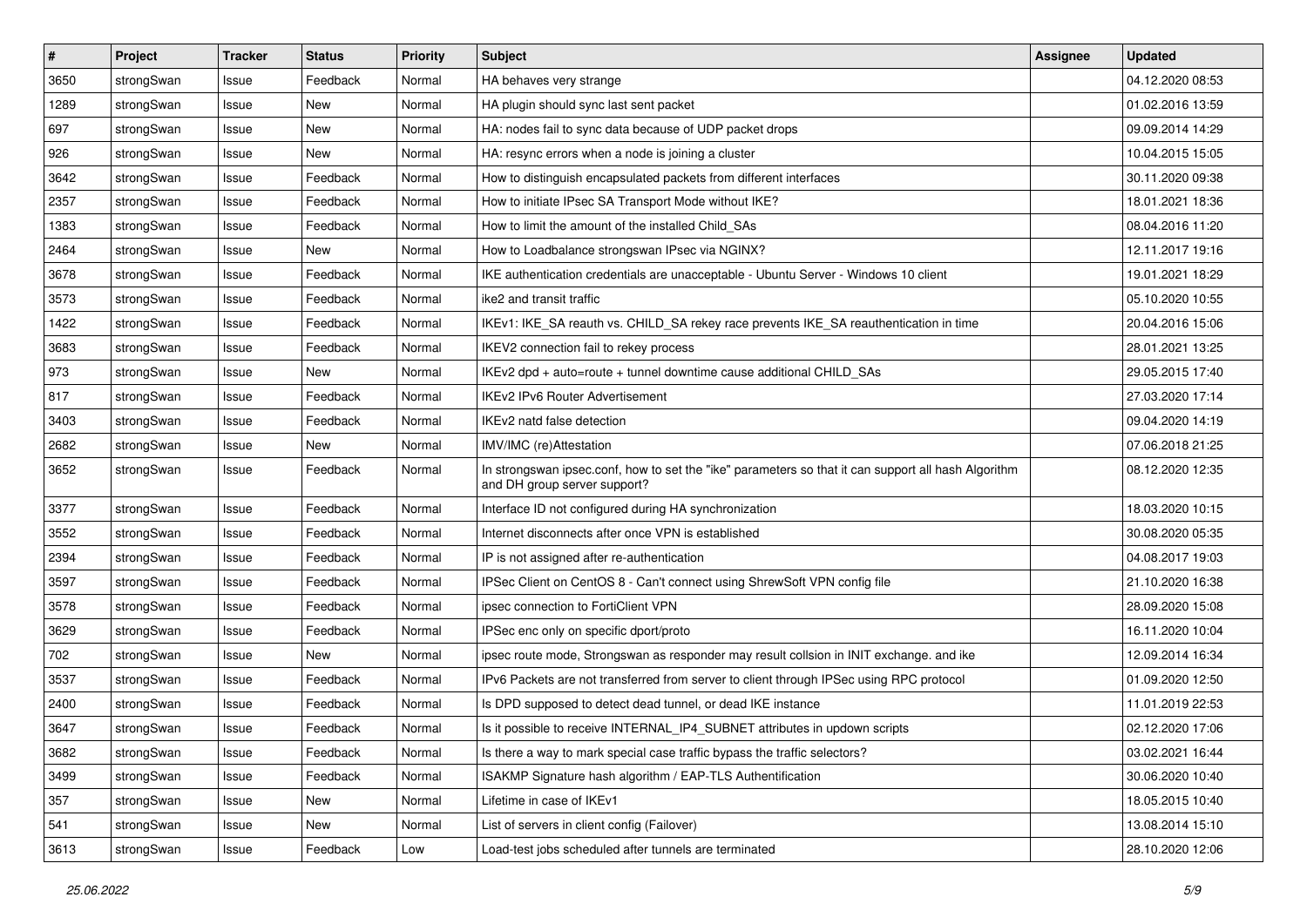| #    | Project    | <b>Tracker</b> | <b>Status</b> | <b>Priority</b> | <b>Subject</b>                                                                                                                                          | Assignee | <b>Updated</b>   |
|------|------------|----------------|---------------|-----------------|---------------------------------------------------------------------------------------------------------------------------------------------------------|----------|------------------|
| 3254 | strongSwan | Issue          | Feedback      | Normal          | Log level in android level                                                                                                                              |          | 08.11.2019 08:36 |
| 2701 | strongSwan | Issue          | <b>New</b>    | Normal          | Low bandwidth when Iperfing data thorugh IPSEC tunnel                                                                                                   |          | 07.07.2020 13:38 |
| 522  | strongSwan | Issue          | New           | Normal          | Mac OS X native application won't update network interface for DNS lookups                                                                              |          | 08.07.2014 10:23 |
| 3392 | strongSwan | Issue          | Feedback      | Normal          | mark=%unique and no Internet-connection with VPN                                                                                                        |          | 31.07.2020 15:26 |
| 725  | strongSwan | Issue          | <b>New</b>    | High            | Mediation connection get stuck if peer is not online                                                                                                    |          | 03.10.2014 12:02 |
| 1157 | strongSwan | Issue          | Feedback      | Normal          | Message ID overflow RFC 5996 2.2                                                                                                                        |          | 12.10.2015 13:52 |
| 1456 | strongSwan | Issue          | Feedback      | Normal          | Missing Tunnel-Client-Endpoint & Tunnel-Server-Endpoint AVP in RADIUS Accounting Start/Stop<br>messages                                                 |          | 11.05.2016 11:54 |
| 923  | strongSwan | Issue          | <b>New</b>    | Normal          | MOBIKE not working on HA cluster                                                                                                                        |          | 09.04.2015 09:46 |
| 3663 | strongSwan | Issue          | Feedback      | Normal          | Multiple ways to end up with duplicate / redundant child SA entries                                                                                     |          | 06.01.2021 16:15 |
| 730  | strongSwan | Issue          | New           | Normal          | NAT-NAT fallback                                                                                                                                        |          | 09.10.2014 12:40 |
| 3593 | strongSwan | Issue          | Feedback      | Normal          | Need variable tracking make_before_break state into updown scripts                                                                                      |          | 13.10.2020 09:59 |
| 3596 | strongSwan | Issue          | Feedback      | Normal          | no issuer certificate found for                                                                                                                         |          | 21.10.2020 03:27 |
| 2260 | strongSwan | Issue          | New           | Normal          | Number of CHILD_SA for a single connection grows over time                                                                                              |          | 28.02.2017 13:46 |
| 3566 | strongSwan | Issue          | Feedback      | Normal          | Number of simultaneous connections limited to 1000 in a cluster                                                                                         |          | 18.09.2020 09:46 |
| 2816 | strongSwan | Issue          | Feedback      | Normal          | order of DNS entries is reversed in /etc/resolv.conf                                                                                                    |          | 06.11.2018 10:41 |
| 3564 | strongSwan | Issue          | Feedback      | Normal          | Out of order packets are generated if strong swan is running on multiple cores                                                                          |          | 16.09.2020 10:01 |
| 2671 | strongSwan | Issue          | New           | Normal          | Passing user-supplied cerificate file names to charon-nm is problematic                                                                                 |          | 23.05.2018 21:27 |
| 2678 | strongSwan | Issue          | Feedback      | Normal          | Phase 1 issue                                                                                                                                           |          | 07.06.2018 20:06 |
| 619  | strongSwan | Issue          | New           | Normal          | pki --issue should have an --out option                                                                                                                 |          | 15.06.2014 00:26 |
| 2432 | strongSwan | Issue          | <b>New</b>    | Normal          | PLUTO_ME can be different for up-client and down-client                                                                                                 |          | 21.09.2017 11:57 |
| 3609 | strongSwan | Issue          | Feedback      | Normal          | Potential DNS server IP address conflicts                                                                                                               |          | 26.10.2020 11:12 |
| 3307 | strongSwan | Issue          | Feedback      | Normal          | Probable non compliance with RFC 7296 wrt traffic selector narrowing?                                                                                   |          | 14.01.2020 16:19 |
| 3640 | strongSwan | Issue          | Feedback      | Normal          | Problem surfing via VPN form Android APK on a sepcific Mobile Operator                                                                                  |          | 26.11.2020 11:43 |
| 1338 | strongSwan | Issue          | Feedback      | Normal          | problem with changing esp algorithm in strongswan                                                                                                       |          | 10.03.2016 18:23 |
| 2966 | strongSwan | Issue          | Feedback      | Normal          | Problems with large amount of subnets in leftsubnet configuration                                                                                       |          | 02.04.2019 10:35 |
| 2203 | strongSwan | Issue          | Feedback      | Normal          | Protecting symetric traffic using high availability in gateway to gateway setup (both active)                                                           |          | 15.02.2017 14:20 |
| 2618 | strongSwan | Issue          | Feedback      | Normal          | Query regarding assignment of Tunnel IP                                                                                                                 |          | 09.04.2018 10:57 |
| 2835 | strongSwan | Issue          | Feedback      | Normal          | Rekeyed SA can't be deleted in standby node                                                                                                             |          | 19.12.2018 02:52 |
| 2110 | strongSwan | Issue          | Feedback      | Normal          | Remote Identity (IDr) in IKE AUTH Response is sent as hex-encoded binary value instead of text<br>when setting leftid to type KEY_ID (leftid=@#xxxxxxx) |          | 13.09.2016 21:42 |
| 2964 | strongSwan | Issue          | Feedback      | Normal          | Route to IKE Gateway Fails to Update Under Particular Configuration                                                                                     |          | 13.03.2019 10:38 |
| 3496 | strongSwan | Issue          | Feedback      | Normal          | Route-based VPN - transport mode                                                                                                                        |          | 11.02.2021 09:55 |
| 3524 | strongSwan | Issue          | New           | Urgent          | Routing public IP addresses thru the VPN tunnel (Peer is Cisco ISR)                                                                                     |          | 24.07.2020 03:15 |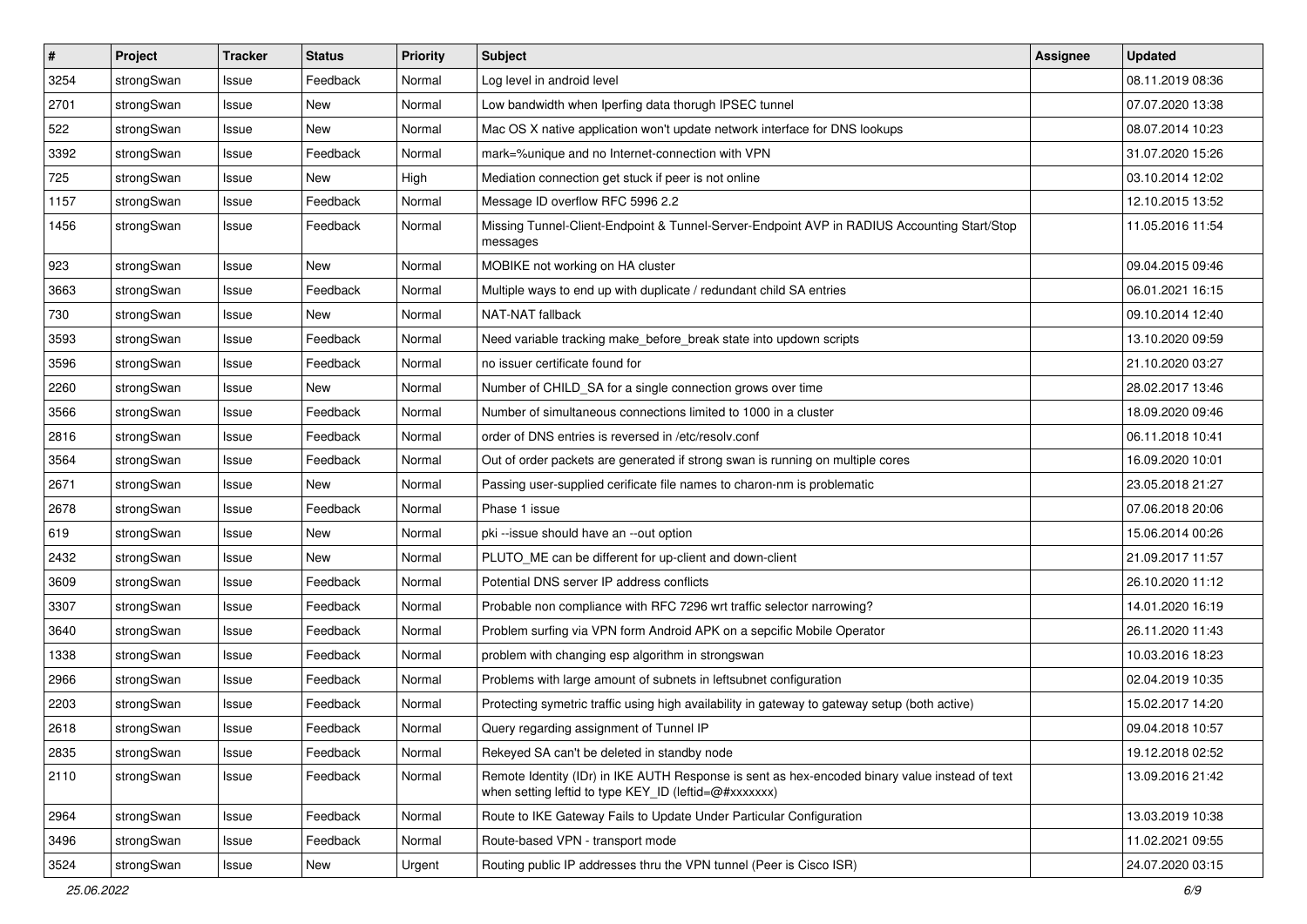| $\vert$ # | Project    | <b>Tracker</b> | <b>Status</b> | <b>Priority</b> | <b>Subject</b>                                                                                              | Assignee | <b>Updated</b>   |
|-----------|------------|----------------|---------------|-----------------|-------------------------------------------------------------------------------------------------------------|----------|------------------|
| 3490      | strongSwan | Issue          | Feedback      | Normal          | Selecting incorrect auth mode for IKEv1                                                                     |          | 21.07.2020 21:26 |
| 2750      | strongSwan | Issue          | Feedback      | Normal          | setting WFP SA SPI failed: 0x80320035                                                                       |          | 27.05.2019 11:59 |
| 3154      | strongSwan | Issue          | Feedback      | Normal          | signature validation failed only with sha2                                                                  |          | 20.08.2019 11:51 |
| 3686      | strongSwan | Issue          | Feedback      | Normal          | Site to clients IPsec and private IP                                                                        |          | 04.02.2021 11:11 |
| 3607      | strongSwan | Issue          | Feedback      | Normal          | statusall option reports transport established two or three times per IP at start-up                        |          | 27.10.2020 16:48 |
| 3298      | strongSwan | Issue          | New           | Normal          | strategies to improve strongswan performance per single SA                                                  |          | 23.12.2019 14:05 |
| 3643      | strongSwan | Issue          | Feedback      | Normal          | Strongswan and FRR NHRP                                                                                     |          | 01.12.2020 10:55 |
| 2691      | strongSwan | Issue          | New           | Normal          | Strongswan and KSOFTIRQ cpu utilization                                                                     |          | 26.06.2018 14:34 |
| 3577      | strongSwan | Issue          | Feedback      | Normal          | StrongSwan Connection adding and deleting over network.                                                     |          | 28.09.2020 15:13 |
| 3687      | strongSwan | Issue          | Feedback      | Normal          | Strongswan ipsec do not forward package to host                                                             |          | 02.02.2021 14:40 |
| 3576      | strongSwan | Issue          | Feedback      | Normal          | strongswan on openwrt virtual ip inside ipsec tunnel                                                        |          | 25.09.2020 17:01 |
| 2726      | strongSwan | Issue          | Feedback      | Normal          | Strongswan selects wrong source IP                                                                          |          | 23.08.2018 13:38 |
| 3122      | strongSwan | Issue          | Feedback      | Normal          | Strongswan software iterupts                                                                                |          | 18.07.2019 02:27 |
| 2160      | strongSwan | lssue          | Feedback      | Normal          | support for opportunistic encryption                                                                        |          | 06.05.2020 10:32 |
| 3500      | strongSwan | Issue          | Feedback      | Normal          | swanctl --list-cert not listing all certs                                                                   |          | 29.06.2020 15:25 |
| 3598      | strongSwan | Issue          | Feedback      | Normal          | swanctl on Windows: Support aborting execution                                                              |          | 19.10.2020 15:01 |
| 3630      | strongSwan | Issue          | Feedback      | Normal          | The certificate is loaded but not used.                                                                     |          | 18.11.2020 10:29 |
| 3654      | strongSwan | Issue          | Feedback      | Normal          | The L2tp/ipsec tunnel interface will not be delete when the connect abnormal interrupt.                     |          | 08.12.2020 12:24 |
| 1276      | strongSwan | Issue          | Feedback      | Normal          | Threading: ext-auth hook blocks any other connection attempt                                                |          | 27.01.2016 12:28 |
| 3268      | strongSwan | Issue          | Feedback      | Normal          | Traffic disruption -- policy-based VPN to AWS VPN service                                                   |          | 15.11.2019 16:53 |
| 2446      | strongSwan | Issue          | Feedback      | Normal          | Traffic loss during IKE reauth despite make-before-break enabled                                            |          | 27.11.2017 17:12 |
| 2958      | strongSwan | Issue          | Feedback      | Normal          | Trap policies with unspecified remote IP covering multiple specific ports constantly produce new<br>IKE_SAs |          | 11.03.2019 15:03 |
| 3575      | strongSwan | Issue          | Feedback      | Normal          | Tunnel of IPv6 Over IPv4 not accespting Jumbo Packets                                                       |          | 23.09.2020 16:44 |
| 3592      | strongSwan | Issue          | Feedback      | Normal          | Tunnel reported as established but log show "found encrypted payload, but no transform set"                 |          | 20.10.2020 10:37 |
| 352       | strongSwan | Issue          | Feedback      | Normal          | unable to allocate SPIs from kernel when running 32 bit binaries on 64 bit Linux                            |          | 17.04.2018 14:59 |
| 3611      | strongSwan | Issue          | Feedback      | Normal          | Unable to Send Traffic Using NAT on EC2 Instance                                                            |          | 27.10.2020 16:35 |
| 3662      | strongSwan | Issue          | Feedback      | Normal          | unamed session                                                                                              |          | 04.01.2021 11:32 |
| 3366      | strongSwan | Issue          | Feedback      | Normal          | Uninstall "any" trap policy if start_action=trap with virtual IPs is used                                   |          | 13.03.2020 14:57 |
| 3326      | strongSwan | Issue          | New           | Normal          | update custom routing table (table 220 by default) with new routes if new networks and routes<br>appear     |          | 10.02.2020 12:01 |
| 2459      | strongSwan | Issue          | New           | High            | updown script deleted firewall rules at down-client in make-before-break responder side                     |          | 05.11.2017 19:13 |
| 3534      | strongSwan | Issue          | New           | Urgent          | use of strongswan, ipvlan L2 and kernel ipsec                                                               |          | 04.08.2020 20:59 |
| 3618      | strongSwan | Issue          | Feedback      | Normal          | Use side-band to configure strongswan's                                                                     |          | 09.11.2020 10:38 |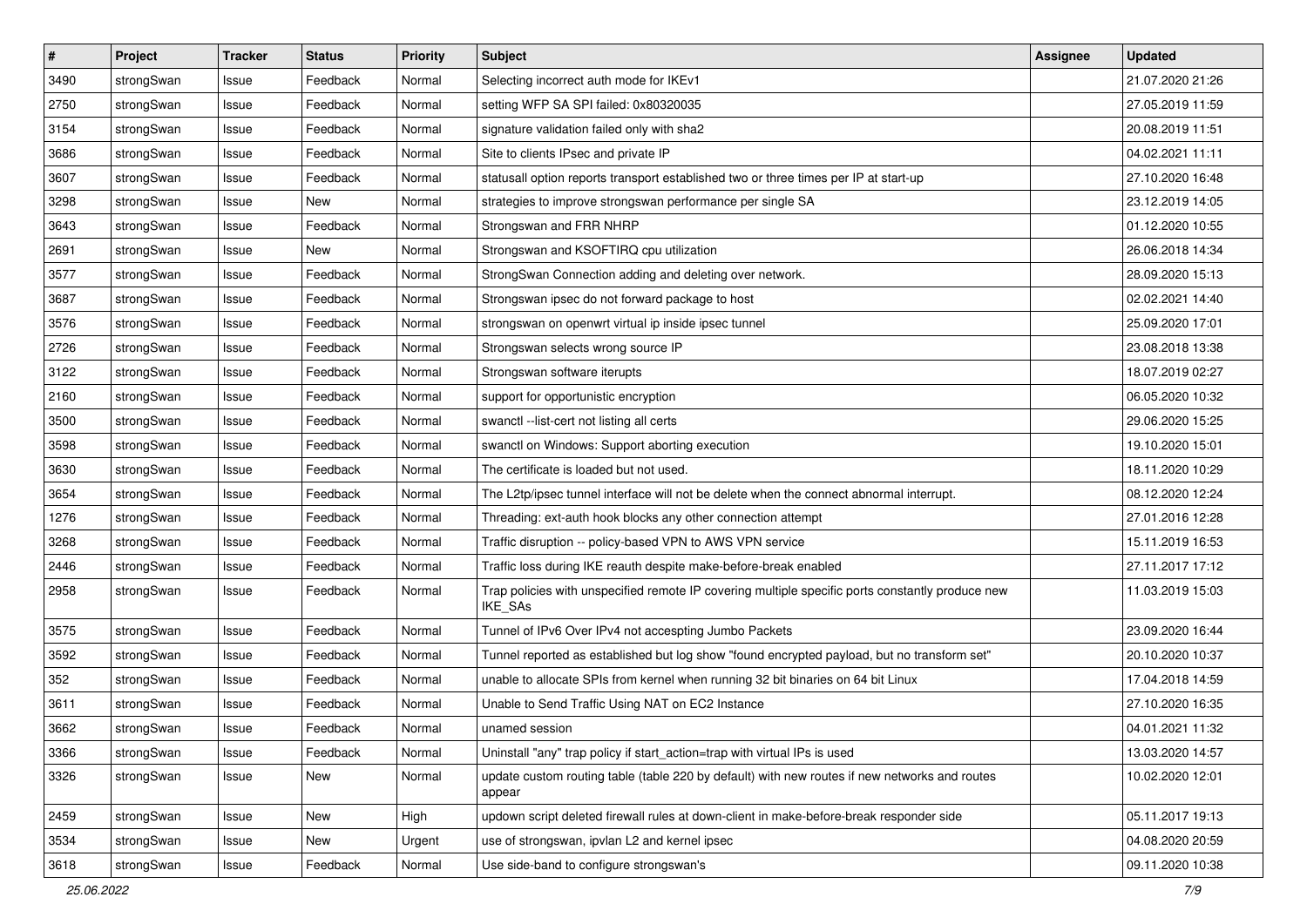| $\vert$ # | <b>Project</b> | <b>Tracker</b> | <b>Status</b> | Priority | <b>Subject</b>                                                                                               | Assignee                        | <b>Updated</b>   |
|-----------|----------------|----------------|---------------|----------|--------------------------------------------------------------------------------------------------------------|---------------------------------|------------------|
| 1334      | strongSwan     | Issue          | Feedback      | Normal   | Version 5.3.5, duplicated tunnel aftr IKE_SA rekeyed                                                         |                                 | 10.03.2016 11:06 |
| 3568      | strongSwan     | Issue          | Feedback      | Normal   | vpn connection is unstable                                                                                   |                                 | 23.09.2020 16:28 |
| 2411      | strongSwan     | Issue          | Feedback      | Normal   | VPN server name resolution is done via overlay DNS server upon IKE disconnect                                |                                 | 22.08.2017 10:42 |
| 3588      | strongSwan     | Issue          | Feedback      | Normal   | VPN setup over 4G                                                                                            |                                 | 08.10.2020 14:13 |
| 3536      | strongSwan     | Issue          | Feedback      | Normal   | When Create multiple tunnels restart ipsec service will establish fail.                                      |                                 | 03.09.2020 13:58 |
| 3400      | strongSwan     | Issue          | Feedback      | Normal   | Windows 10 IKEv2 rekeying fails                                                                              |                                 | 16.04.2020 17:08 |
| 3072      | strongSwan     | Issue          | Feedback      | Normal   | Windows 10: setting WFP SA SPI fails with error 0x80320014                                                   |                                 | 29.05.2019 14:34 |
| 3671      | strongSwan     | Issue          | Feedback      | Normal   | Windows client failed with 13843 against Strongswan via SQL backend                                          |                                 | 13.01.2021 14:43 |
| 628       | strongSwan     | Issue          | New           | Normal   | Windows Phone 8.1 - Certificate Pattern Matching                                                             |                                 | 30.06.2014 14:06 |
| 3616      | strongSwan     | Issue          | Feedback      | Normal   | With Strongswan 5.7.2, unique=never not allowing multiple clients to establish tunnels with same<br>identity |                                 | 05.11.2020 12:32 |
| 1271      | strongSwan     | Issue          | <b>New</b>    | Normal   | X.509 UTF-8 support                                                                                          |                                 | 17.01.2016 14:39 |
| 542       | strongSwan     | Issue          | Feedback      | Normal   | Nesting tunnels                                                                                              | Andreas<br>Steffen              | 07.03.2014 09:22 |
| 404       | strongSwan     | Issue          | Feedback      | Normal   | TNC: Update HowTos and implement some compilation flag checking                                              | Andreas<br>Steffen              | 10.09.2013 13:58 |
| 2493      | strongSwan     | Issue          | Feedback      | Normal   | Pkcs11 Plugin Returns w/Bogus Return Code                                                                    | Jordan Hrycai                   | 12.12.2017 15:58 |
| 2494      | strongSwan     | Issue          | Feedback      | Normal   | Problems With 64bit Slot IDs With Pkcs11 Plugin                                                              | Jordan Hrycaj                   | 12.12.2017 16:03 |
| 1165      | strongSwan     | Issue          | <b>New</b>    | Normal   | StrongSwan Virtual Ip problem                                                                                | <b>Martin Willi</b>             | 19.10.2015 23:59 |
| 3606      | strongSwan     | Issue          | Feedback      | Normal   | Using ipsec tunnel from "foreign" subnet                                                                     | Noel Kuntze                     | 26.10.2020 12:23 |
| 3626      | strongSwan     | Issue          | Feedback      | Low      | "Always On VPN" not available in Fire TV 4k                                                                  | Tobias<br><b>Brunner</b>        | 11.11.2020 12:41 |
| 3668      | strongSwan     | Issue          | Feedback      | Normal   | Configuring the strongSwan Helm chart on openshift                                                           | <b>Tobias</b><br><b>Brunner</b> | 07.01.2021 16:33 |
| 3594      | strongSwan     | Issue          | Feedback      | Normal   | How to see the traffic at ESP in UDP SPIs and forwarding rule                                                | Tobias<br><b>Brunner</b>        | 15.10.2020 13:57 |
| 3680      | strongSwan     | Issue          | Feedback      | Normal   | How to unload a paritcular certificate from strongswan.                                                      | Tobias<br><b>Brunner</b>        | 27.01.2021 09:28 |
| 3673      | strongSwan     | Issue          | Feedback      | Normal   | IKEv2/IPSec MSCHAPv2 fails on Android 11 (API 30).                                                           | Tobias<br><b>Brunner</b>        | 17.01.2021 07:25 |
| 3291      | strongSwan     | Issue          | Feedback      | Normal   | IPSec IKEv2 Client to VPN service 2                                                                          | Tobias<br><b>Brunner</b>        | 16.08.2020 12:58 |
| 3620      | strongSwan     | Issue          | Feedback      | Normal   | L2TP/IPSEC ipsec.conf setting                                                                                | Tobias<br><b>Brunner</b>        | 12.11.2020 10:14 |
| 359       | strongSwan     | Issue          | Feedback      | Normal   | <b>Mediation Server Connection</b>                                                                           | Tobias<br><b>Brunner</b>        | 16.07.2013 16:25 |